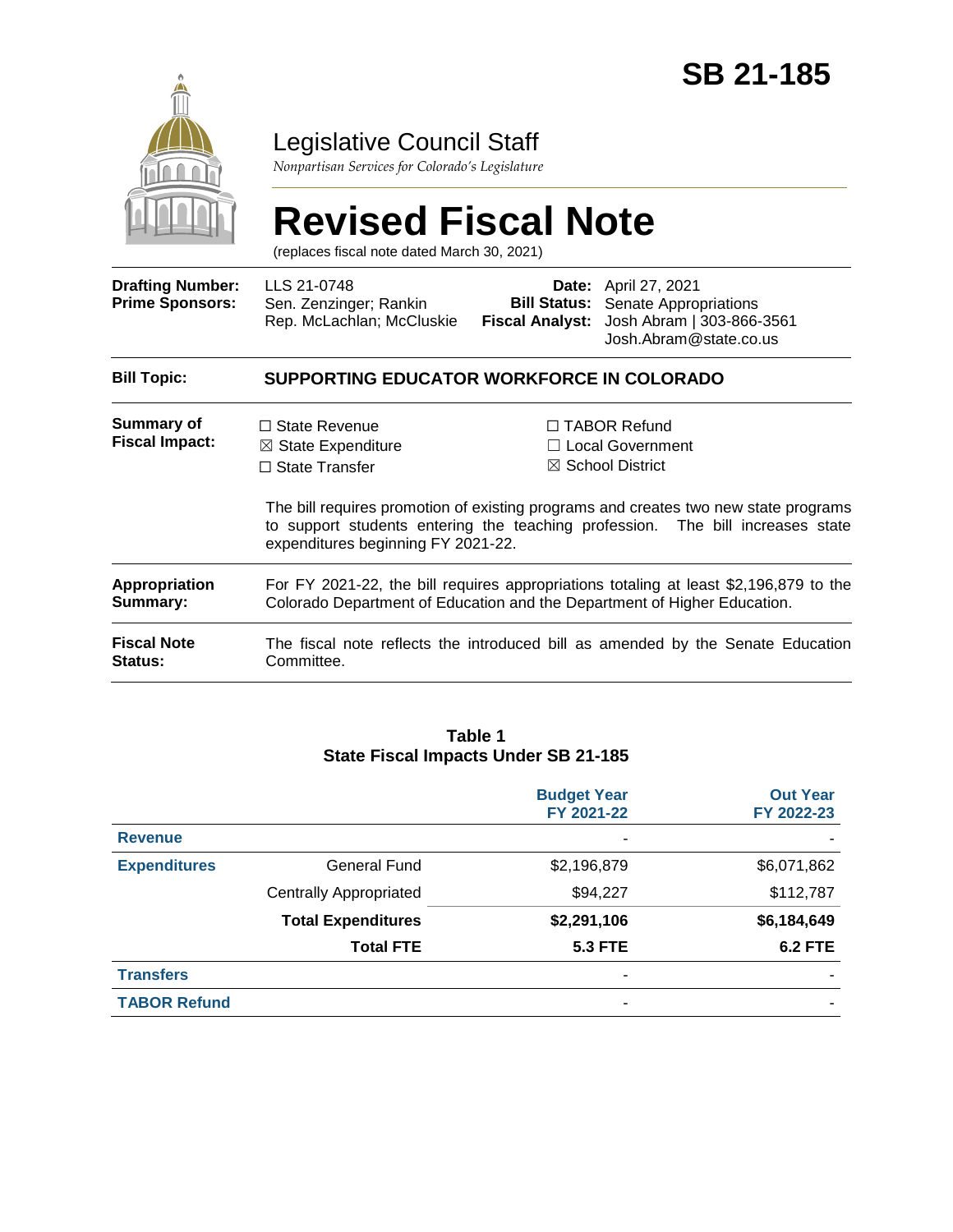### **Summary of Legislation**

The bill makes several changes to address teacher recruitment, preparation, and retention.

**Adjunct instructors.** The bill allows an individual to obtain or renew an adjunct instructor authorization only at the request of the district or charter school that employs the individual, and restricts employment only to the requesting public school. An adjunct instructor may not be employed as a full time teacher, except for a position in a rural school district for which there were no qualified applicants.

**Promoting existing educator support programs.** The Colorado Department of Education (CDE) must direct resources toward publicizing existing programs supporting teacher recruitment, preparation and retention, including alternative preparation and fellowship programs, support for student teachers in rural areas, loan forgiveness, and similar efforts to support entry to the educator workforce. CDE must also provide technical support to local education providers (LEPs) to access the programs.

**Teaching career pathway.** No later than the 2022-23 school year, the Department of Higher Education (DHE), in collaboration with the CDE and institutions of higher education, must design a career pathway for students to enter the teaching profession. At a minimum, the pathway must include options for secondary and higher education students and adult learners, provide counseling and wraparound support services, and align with the performance-based teacher licensing standards adopted by the State Board of Education (SBE).

**Teacher recruitment, education and preparation (TREP).** The bill creates the Teacher Recruitment Education and Preparation Program (TREP) in the CDE. The program allows a participant to concurrently enroll in postsecondary courses for two years following the student's twelfth grade year. If a student is following the teaching career pathway, is on schedule to complete the specified courses by the senior year, and is enrolling in the pathway's postsecondary courses for the fifth and sixth year among other requirements, the CDE may designate the student a TREP program participant.

Beginning in the 2022-23 school year, the CDE must administer TREP pursuant to guidelines adopted by the Concurrent Enrollment Advisory Board and approved by the community college system. In its annual budget request to the Joint Budget Committee (JBC), the CDE must report the total number of potential TREP participants for the following school year. The General Assembly must decide the number of TREP participants to fund in the Long Bill. A local education provider (LEP) that enrolls a TREP participant may include the student in the district's funded pupil count and receive extended high school funding for the student. If an LEP receives extended high school funding for 5th  $\&$  6<sup>th</sup> year senior students, the school or district may spend funding on behalf of TREP students enrolling in higher education.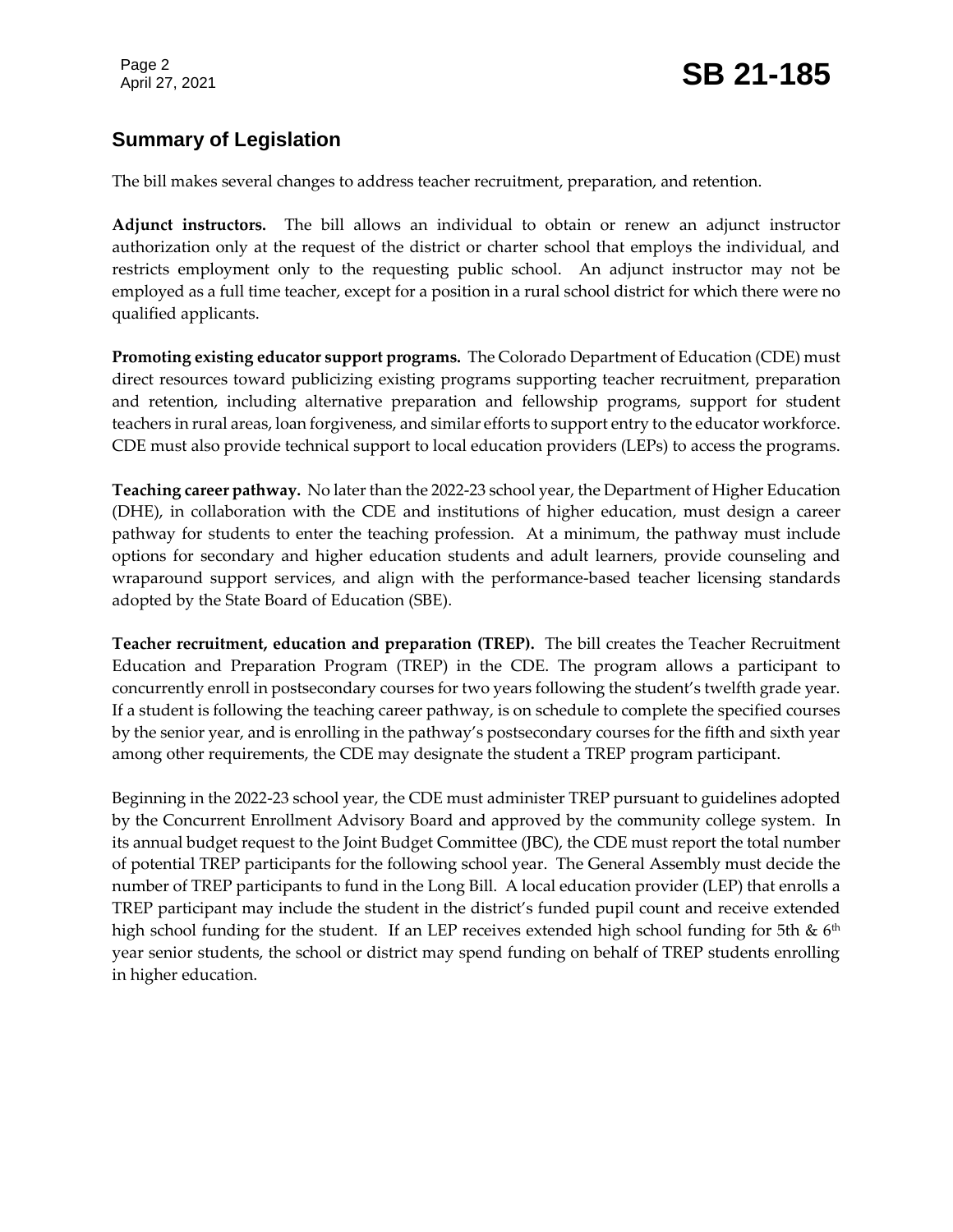Page 3

## Page 3<br>April 27, 2021 **SB 21-185**

**Educator recruitment and retention program.** The bill creates the Educator Recruitment and Retention (ERR) Program in the CDE to provide support to members of the armed forces, nonmilitaryaffiliated educator candidates, and LEPs to recruit and retain qualified educators. The SBE must adopt rules and the department must administer the program and collect data and report effectiveness and best practices. CDE must provide:

- one-on-one counseling and coaching;
- career and teacher job fairs;
- substitute teacher "boot camps" for newly authorized substitutes and LEPs;
- job placement platforms;
- professional development through the first three years of service; and
- retention counselling services for LEPs.

The ERR program must have an application and award procedure to provide participants with up to \$10,000 for tuition costs at an educator preparation program. The department distributes the financial assistance directly to the enrolling postsecondary educator preparation program. As part of its annual budget request, the department must prepare a progress report on program implementation and provide it to the SBE, the Governor, and the General Assembly.

#### **State Expenditures**

The bill increases state expenditures by at least \$2.3 million and 5.3 FTE in FY 2021-22, and by at least \$6.2 million and 6.2 FTE in FY 2022-23. The fiscal note estimates the minimum cost to implement the bill; however, actual costs will depend on the number of participants in the ERR and TREP programs, the amount of technical support, wraparound services, and professional development provided by CDE, the value of the TREP stipend in FY 2022-23, the number of qualifying students accessing the new career pathway, and future funding decisions made by the JBC. Personal services costs are prorated for the General Fund pay date shift and an assumed September 1 effective date. New expenditures are displayed in Table 2 and discussed below.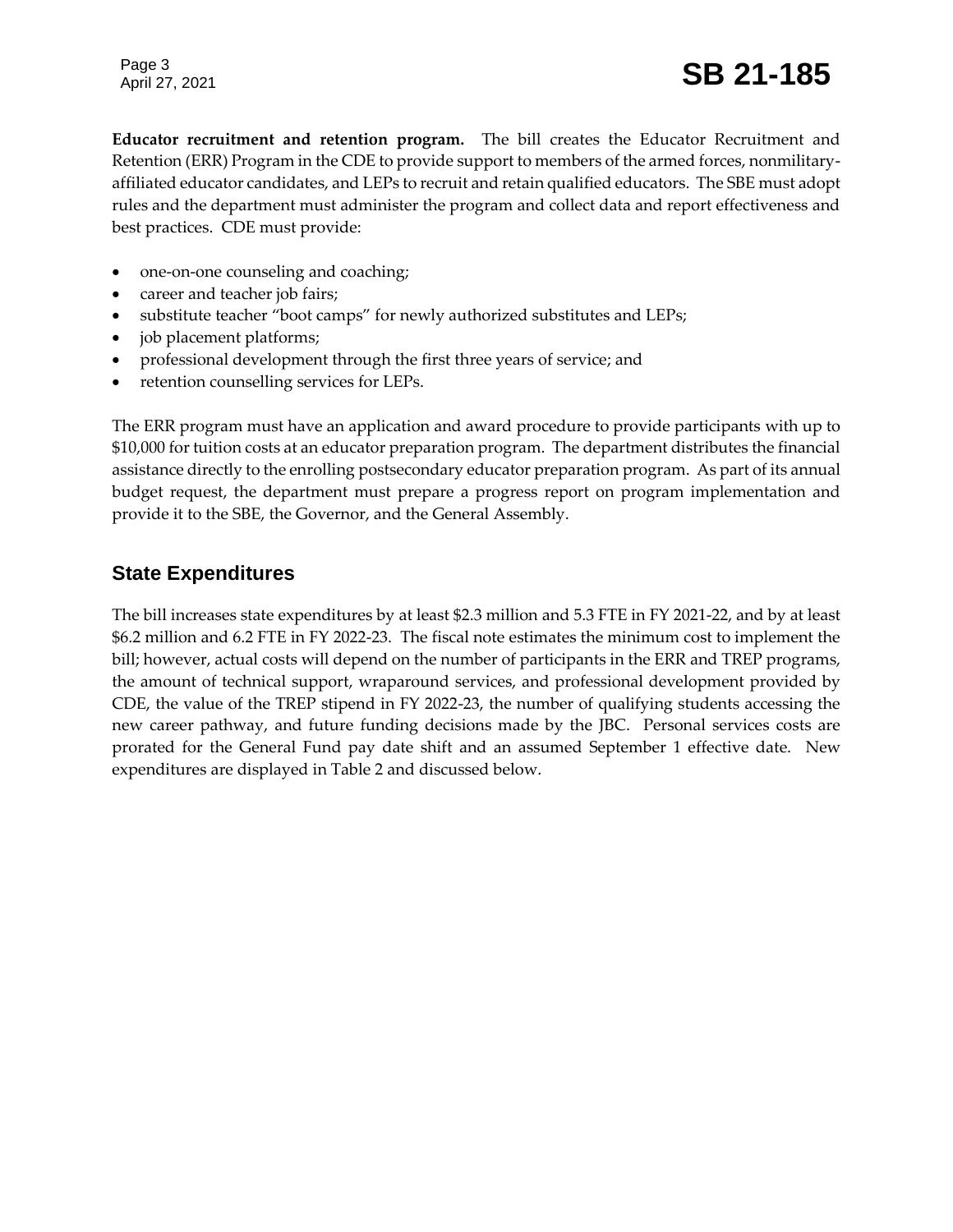### Page 4<br>April 27, 2021 **SB 21-185**

**Table 2 Expenditures under SB 21-185**

| <b>Cost Components</b>                    |                  | FY 2021-22     | FY 2022-23     |
|-------------------------------------------|------------------|----------------|----------------|
| <b>Department of Higher Education</b>     |                  |                |                |
| <b>Personal Services</b>                  |                  | \$56,338       | \$28,892       |
| <b>Operating Expenses</b>                 |                  | \$1,485        | \$675          |
| <b>Capital Outlay Costs</b>               |                  | \$6,200        |                |
| <b>Centrally Appropriated Costs1</b>      |                  | \$15,097       | \$7,614        |
| <b>FTE</b> - Personal Services            |                  | 1.0 FTE        | 0.5 FTE        |
| <b>DHS Subtotal</b>                       |                  | \$79,120       | \$37,181       |
| <b>Department of Education</b>            |                  |                |                |
| <b>Personal Services</b>                  |                  | \$399,311      | \$532,415      |
| <b>Operating Expenses</b>                 |                  | \$6,345        | \$7,695        |
| <b>Capital Outlay Costs</b>               |                  | \$37,200       |                |
| <b>ERR Stipends</b>                       |                  | \$1,000,000    | \$1,000,000    |
| <b>TREP Funding</b>                       |                  |                | \$3,812,185    |
| Recruitment                               |                  | \$575,000      | \$575,000      |
| Operating and Travel                      |                  | \$115,000      | \$115,000      |
| Centrally Appropriated Costs <sup>1</sup> |                  | \$79,130       | \$105,173      |
| <b>FTE</b> - Personal Services            |                  | 4.3 FTE        | 5.7 FTE        |
| <b>CDE Subtotal</b>                       |                  | \$2,211,986    | \$6,147,468    |
|                                           | <b>Total</b>     | \$2,291,106    | \$6,184,649    |
|                                           | <b>Total FTE</b> | <b>5.3 FTE</b> | <b>6.2 FTE</b> |

*<sup>1</sup>Centrally appropriated costs are not included in the bill's appropriation.*

**Teacher career pathway.** The DHE requires staff through FY 2022-23 to map secondary preparation pathways meeting unmet demand, coordinate stakeholders, and to develop training and instructor professional development for teacher preparation programs at institutions of higher education.

**Colorado Department of Education.** The CDE requires new staff to work with DHE and other stakeholders to develop a teacher career pathway, promote existing recruitment and retention programs, and create the TREP program to be administered similar to the ASCENT program; staff is needed to provide multiple services to teacher preparation students through the ERR program. Costs also increase to support hosting and maintenance of digital recruitment platforms, outreach and technical assistance, coordinating counseling and wraparound services, and for travel.

**ERR tuition assistance.** The bill requires that the ERR program develop a process to pay up to \$10,000 in tuition assistance directly to enrolling institutions of higher education. Assuming this portion of the program is funded with \$1.0 million, between 90-100 students could be supported with the full amount of tuition assistance, after some administrative costs to process payments to institutions.